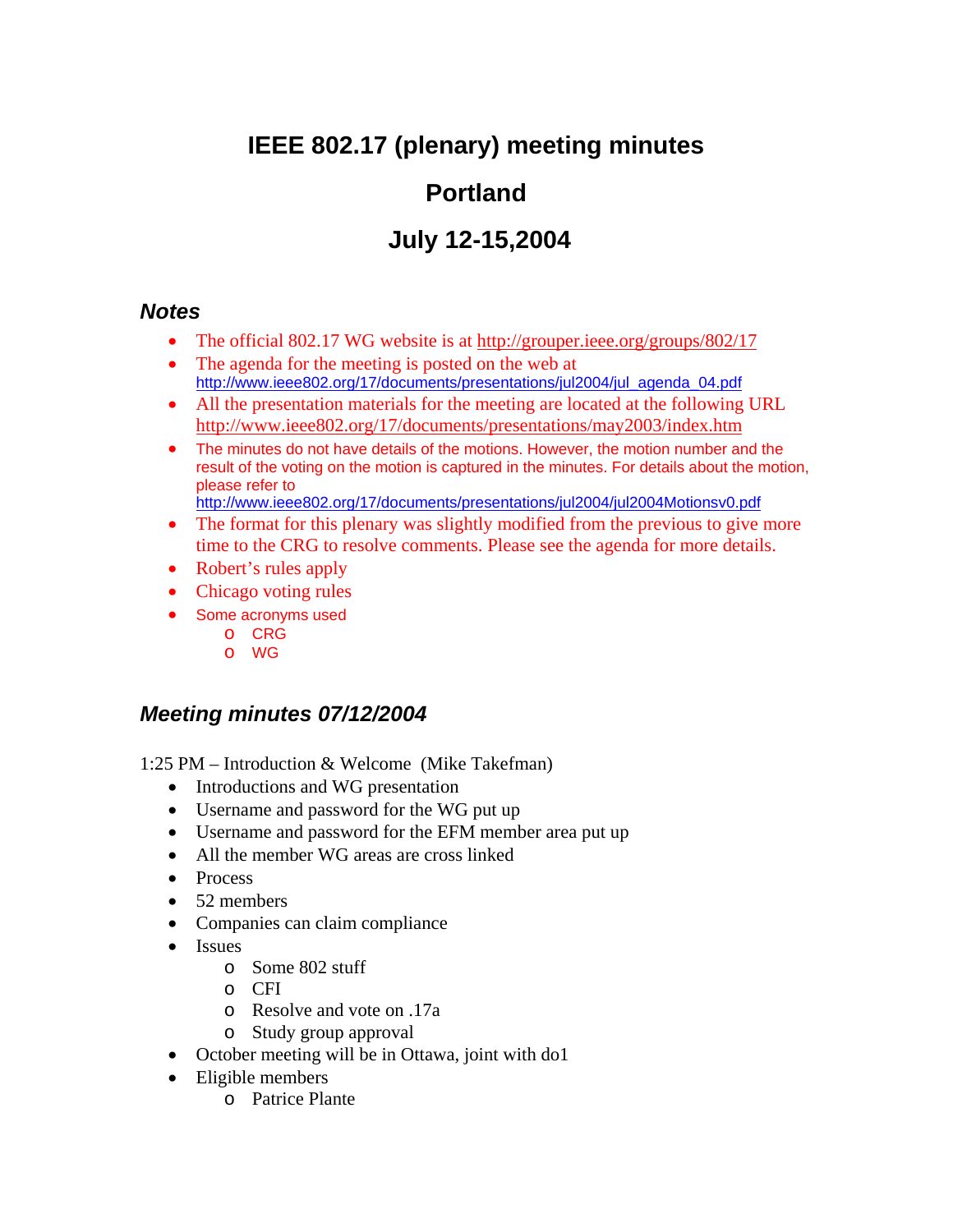- o Michael Allen present and becomes a voting member
- o Judit Carreras
- o Yan Robichaud

### 1:36 PM - Agenda

1:44 PM – Motion 2004-07-12-1, M: Peter Jones, S: John Lemon, approval of agenda, by consent

1:46 PM – Story of 802.17 (John Lemon)

2:03 PM – LMSC change of rules (policies and procedures)

- Intended to be purely reformatting of existing rules and conform with SA model sponsor
- Entire process to take roughly 1 year

2:08 PM – Liaison between IETF and IEEE

- Request from IETF for a formal process
- The current IEEE stand : Chair's decision

2:10 PM – Alignment and WG projects and 802 architectures (Mike Takefman)

- One meeting per plenary meeting
- Chaired by 802.1 chair
- 2-5 PM Sunday prior to Plenary
- Non binding

2:45 PM – RevCom Approval of 802.17 (Mike Takefman)

- David James was the negative vote
	- o Editorial
	- o After resolving his comments, DVJ has agreed to change his vote to "YES"

2:50 PM – 802.17a sponsor ballot report (Tom Alexander)

#### 2:55 PM – 802.17b CFI

- CFI for 802.17b
- 8PM at 7/12/2004
- 3:11 PM Press release
- 3:20 PM 802.17M (maintenance)

 $3:30$  PM – Recess